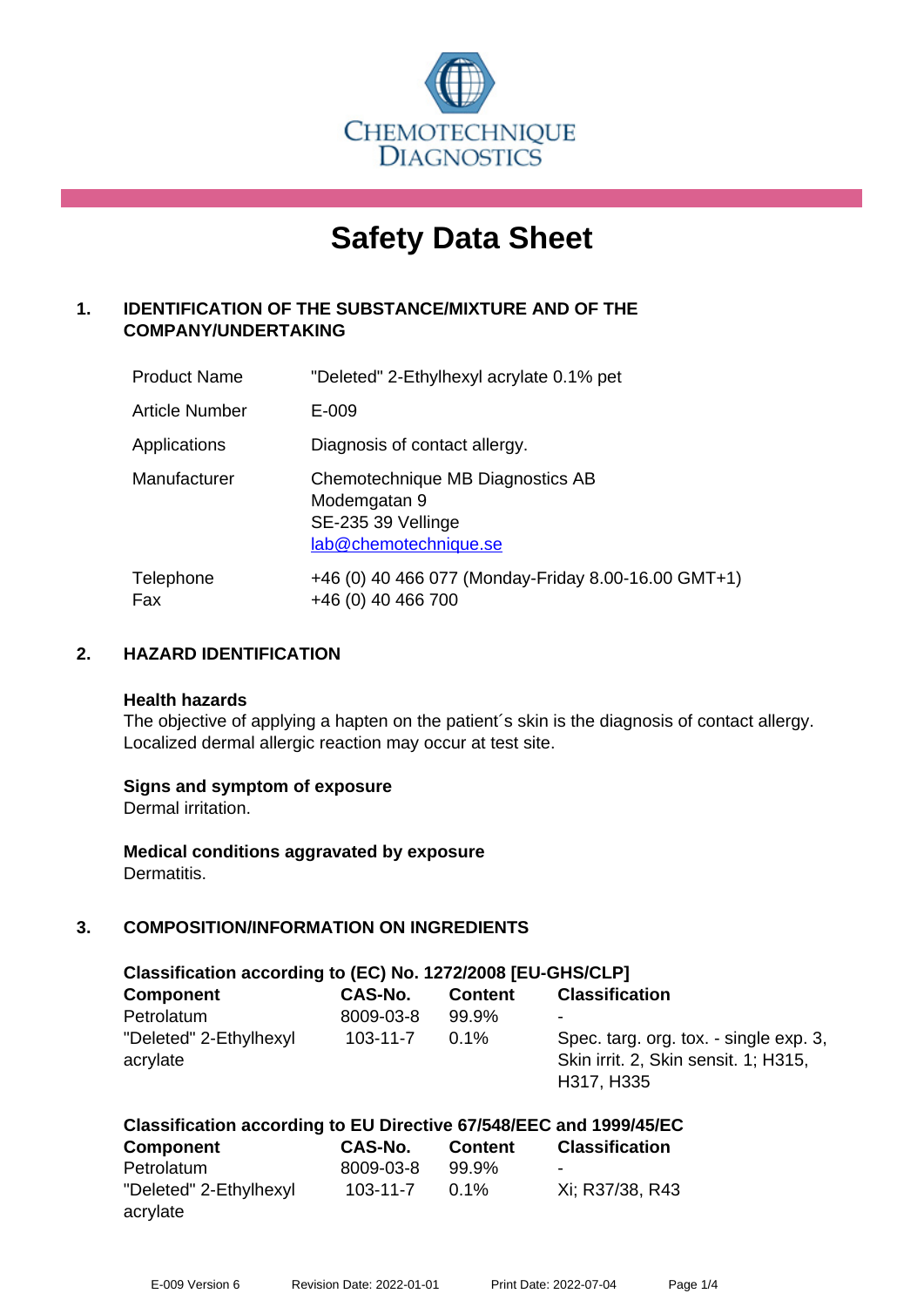#### **4. FIRST AID MEASURES**

**Emergency and first aid procedures**

Obtain medical attention.

#### **5. FIRE-FIGHTING MEASURES\***

#### **Suitable extinguish media**

CO2, powder or water spray. Fight larger fires with water spray or alcohol resistant foam.

# **For safety reasons unsuitable extinguishing agents**

Water with full jet.

# **Special protective equipment for fire-fighters** Wear self-contained respiratory protective device. Wear fully protective suit.

\*Data is shown for petrolatum only

# **6. ACCIDENTAL RELEASES MEASURES**

**Steps to be taken if material is released or spilled** Contain and place in a closed container.

# **7. HANDLING AND STORAGE**

**Precautions to be taken in handling and storage** Store dark at 5-8°C. Avoid extended exposure to light. FOR EXTERNAL USE ONLY.

# **8. EXPOSURE CONTROLS/PERSONAL PROTECTION**

**Respiratory protection** Not required.

**Ventilation** Local exhaust.

**Protective gloves** Disposal gloves.

# **Eye protection**

Not required with normal use.

#### **Work/Hygienic practices**

Wash hands after each use.

#### **9. PHYSICAL AND CHEMICAL PROPERTIES**

Odour **Odourless** 

Appearance Ivory White Semi-solid

Melting point\* 50-55° C

Boiling point\* No data available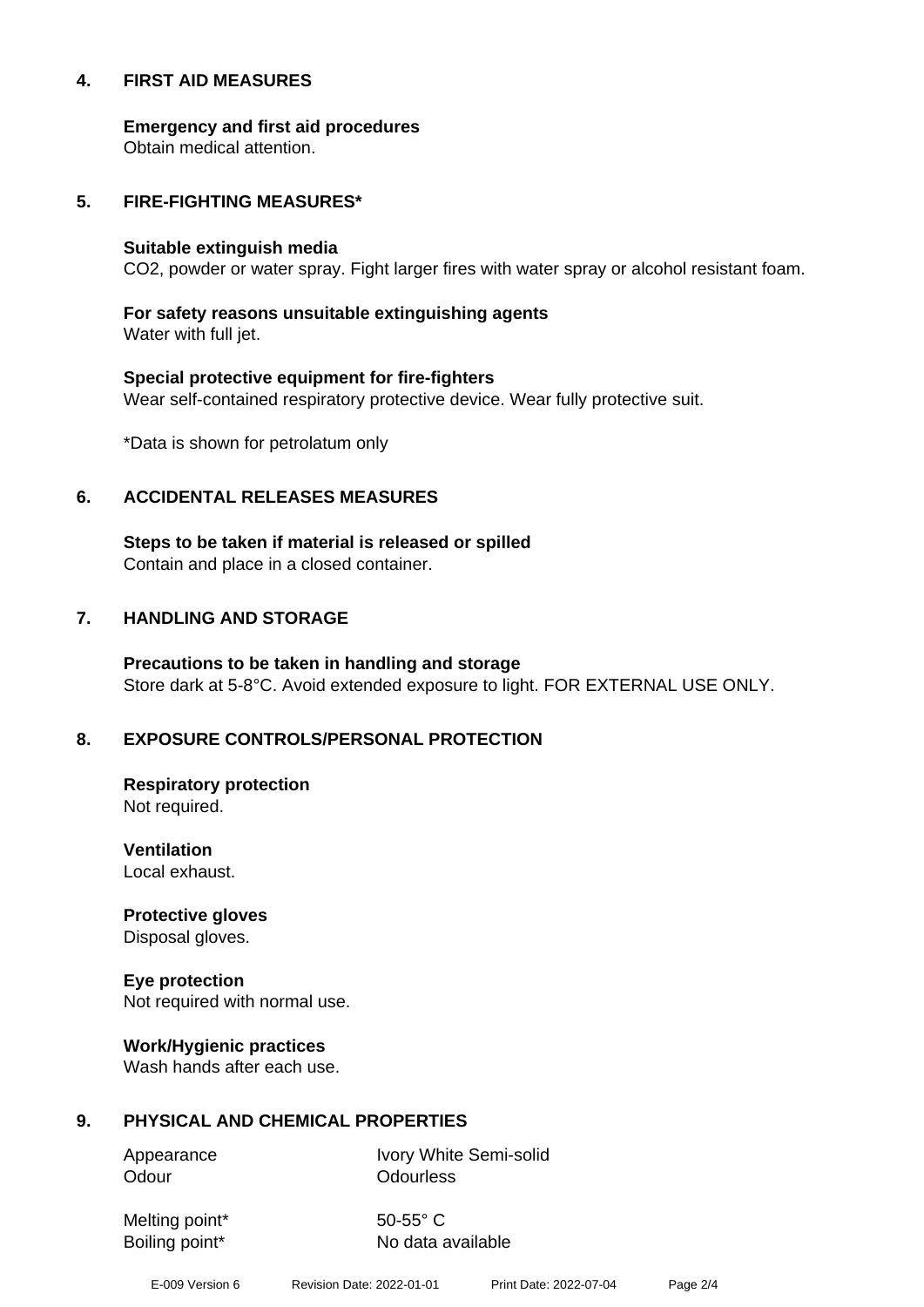Flash point\*  $>100^{\circ}$ C Density\* No data available. Solubility in/Miscibility with Water\*

Self ignition\* Product does not self ignite. Danger of explosion\* Product does not present an explosion hazard. Insoluble

\*Data is shown for petrolatum only

# **10. STABILITY AND REACTIVITY**

#### **Incompability**

May react with strong oxidizing agents.

#### **Stability**

Stable at recommended storage conditions.

#### **Hazardous byproducts**

Combustion may generate CO, CO2 and other oxides.

#### **Hazardous polymerization**

Will not occur

# **11. TOXICOLOGICAL INFORMATION**

No data available.

#### **12. ECOLOGICAL INFORMATION**

No data available.

#### **13. DISPOSAL CONSIDERATIONS**

#### **Waste disposal method**

Comply with federal, state/provincial and local regulation.

# **14. TRANSPORT INFORMATION**

Not dangerous goods.

# **15. REGULATORY INFORMATION**

The classification is according to the latest editions of the EU lists, and extended by company and literature data.

# **16. OTHER INFORMATION**

#### **Text of H-statements and R-phrases mentioned in Section 3**

| Spec. targ. org. tox. - single exp. 3 |                           | Specific target organ toxicity - single exposure<br>(Category 3) |          |  |
|---------------------------------------|---------------------------|------------------------------------------------------------------|----------|--|
| Skin irrit. 2                         |                           | Skin irritation (Category 2)                                     |          |  |
| E-009 Version 6                       | Revision Date: 2022-01-01 | Print Date: 2022-07-04                                           | Page 3/4 |  |